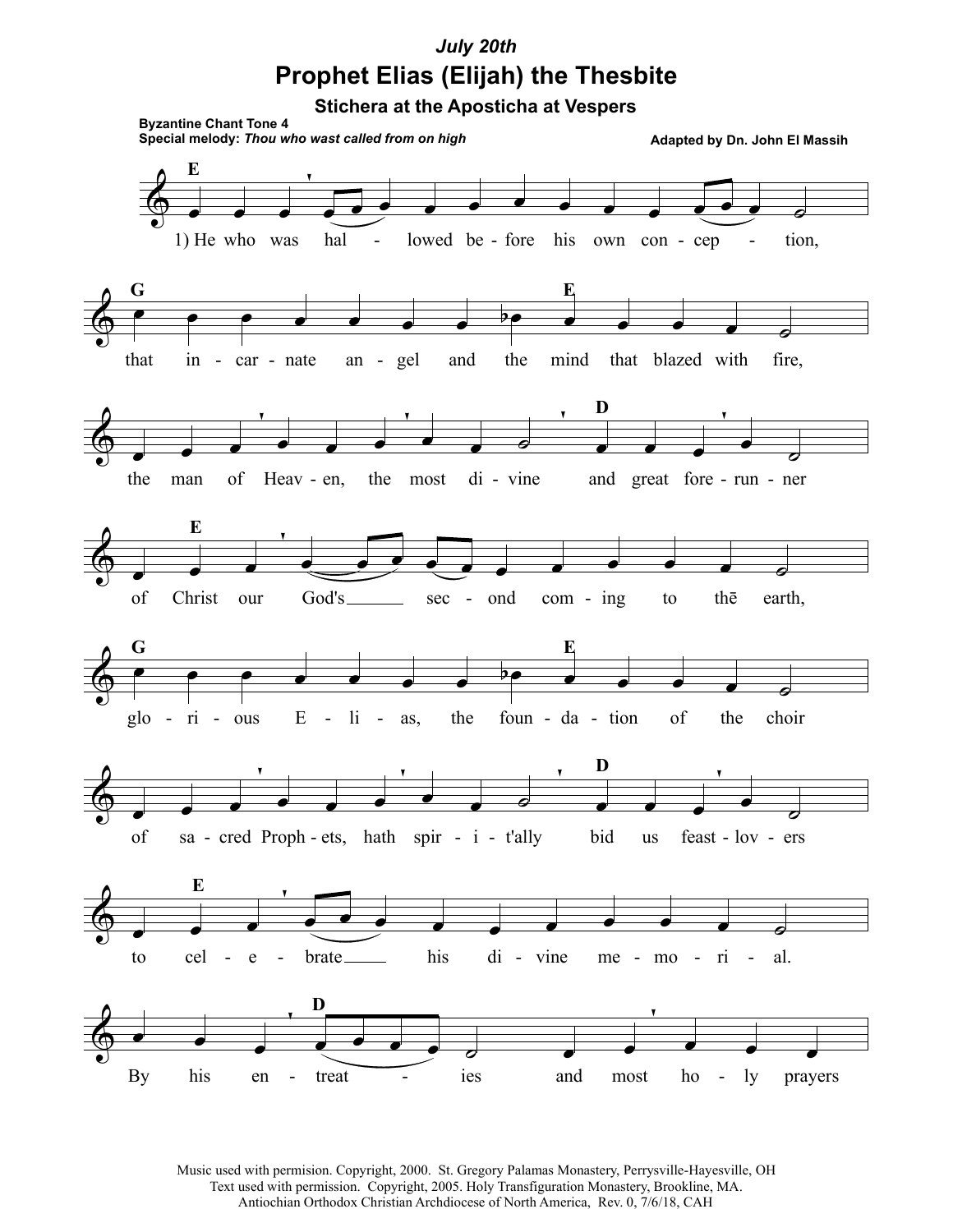July 20th - Elias (Elijah) the Prophet - Stichera at the Aposticha at Vespers - 2



Music used with permision. Copyright, 2000. St. Gregory Palamas Monastery, Perrysville-Hayesville, OH Text used with permission. Copyright, 2005. Holy Transfiguration Monastery, Brookline, MA. Antiochian Orthodox Christian Archdiocese of North America, Rev. 0, 7/6/18, CAH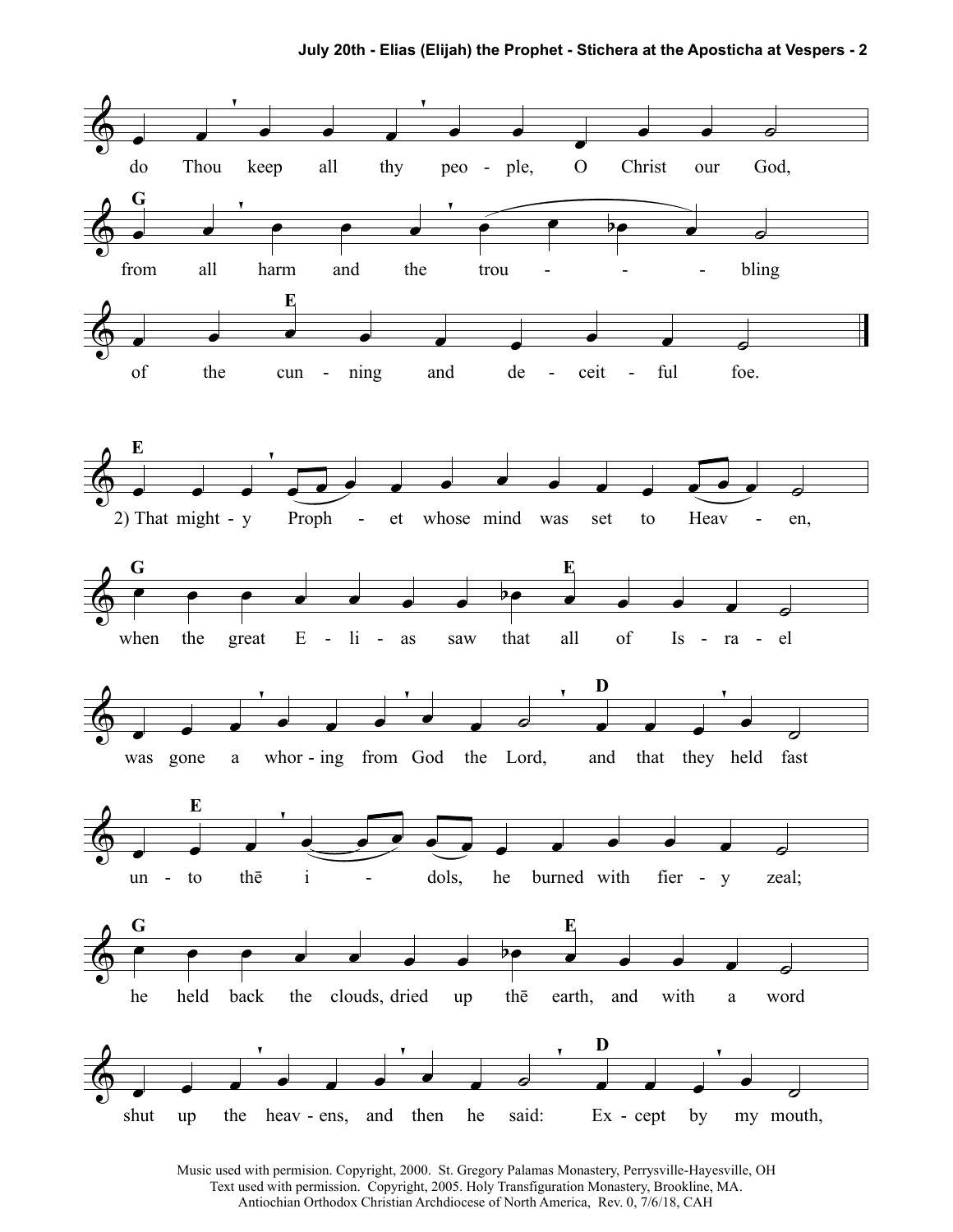

Music used with permision. Copyright, 2000. St. Gregory Palamas Monastery, Perrysville-Hayesville, OH Text used with permission. Copyright, 2005. Holy Transfiguration Monastery, Brookline, MA. Antiochian Orthodox Christian Archdiocese of North America, Rev. 0, 7/6/18, CAH